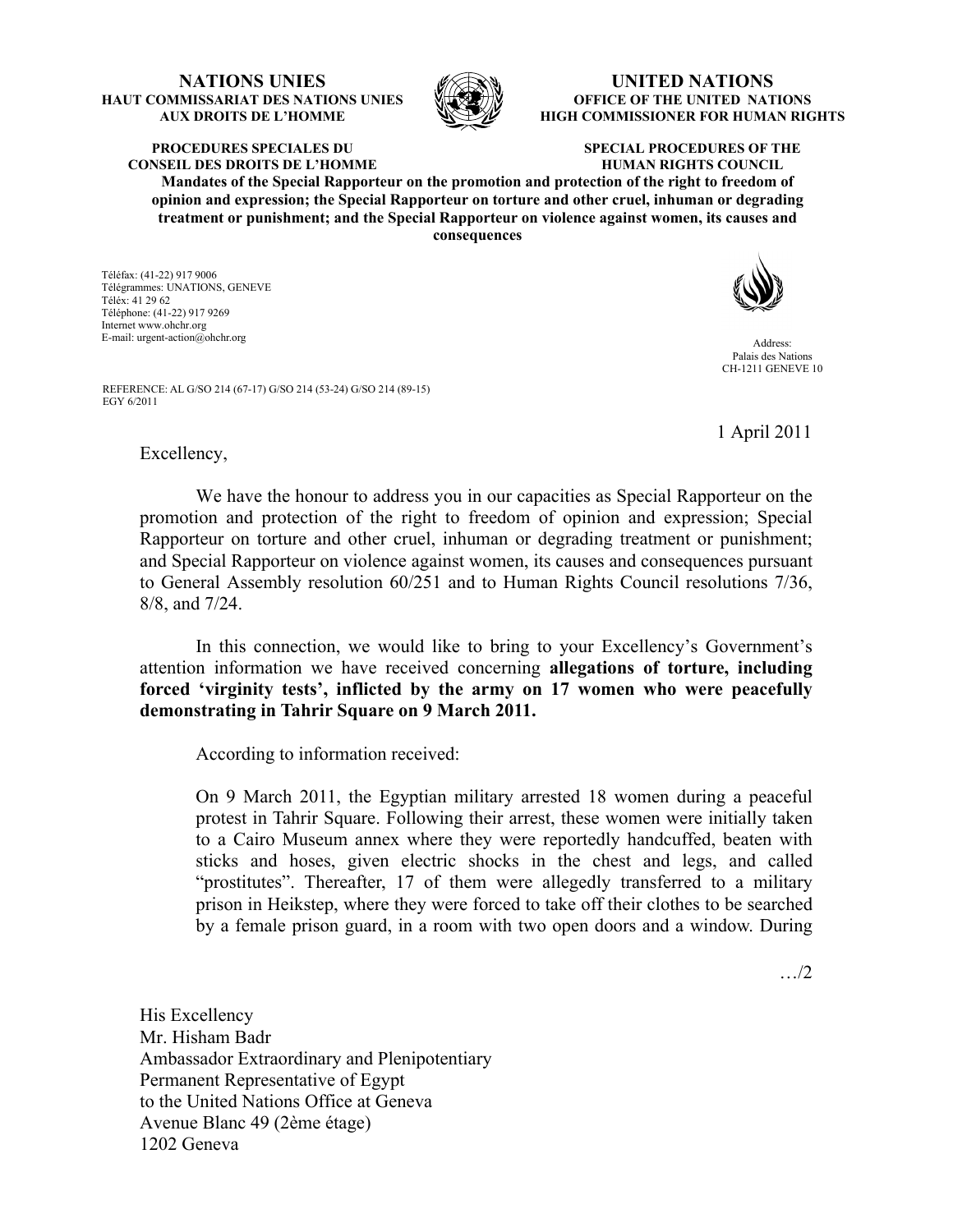the strip search, male soldiers were allegedly looking into the room and taking pictures of the naked women. The women were then subjected to virginity tests in a different room by a man in a white coat and were threatened that "those not found to be virgins" would be charged with prostitution. Allegedly, a woman who said she was a virgin but whose test supposedly proved otherwise was beaten and given electric shocks. Information received indicates that army officers tried to further humiliate the women by allowing men to watch and photograph what was happening, with the implicit threat that the women could be at further risk of harm if the photographs were made public.

According to information received, all 17 women detained in the military prison were brought before a military court on 11 March 2011 and released on 13 March 2011. Several of them received one-year suspended prison sentences for disorderly conduct, destroying private and public property, obstructing traffic and carrying weapons.

Concern is expressed at the fact that the arrest and detention of these women, as well as the ill treatment inflicted on them, is solely connected to their peaceful demonstrations in favour of a democratic transition in Egypt grounded on human rights and gender equality.

While we do not wish to prejudge the accuracy of these allegations, we should like to appeal to your Excellency's Government to seek clarification of the circumstances regarding the cases of these 17 women. We would like to stress that each Government has the obligation to protect the right to physical and mental integrity of all persons. This right is set forth inter alia in the Universal Declaration of Human Rights (UDHR), the International Covenant on Civil and Political Rights (ICCPR), the Convention on the Elimination of all Forms of Discrimination against Women and the Convention against Torture and Other Cruel, Inhuman or Degrading Treatment or Punishment.

In addition we appeal to your Excellency's Government to take all necessary measures to guarantee to the above-mentioned persons the right to be free from any gender-based violence, discrimination and abuse. Towards that end, we would like to draw your Excellency's Government's attention to the Declaration on the Elimination of Violence against Women, which was adopted by the United Nations General Assembly and which states that women are entitled to equal enjoyment and protection of all human rights and fundamental freedoms in the political, economic, social, cultural, civil or any other field. These rights include, inter alia, (a) the right to life; (b) the right to equality; (c) the right to liberty and security of person; and (d) the right to equal protection under the law (Art. 3).

Furthermore, we would like to draw your Excellency's Government's attention to article 4 (b) of the United Nations Declaration on the Elimination of Violence against Women, which stipulates that States should pursue by all appropriate means and without delay a policy of eliminating violence against women and, to this end, should refrain from engaging in violence against women. We would also like to bring to your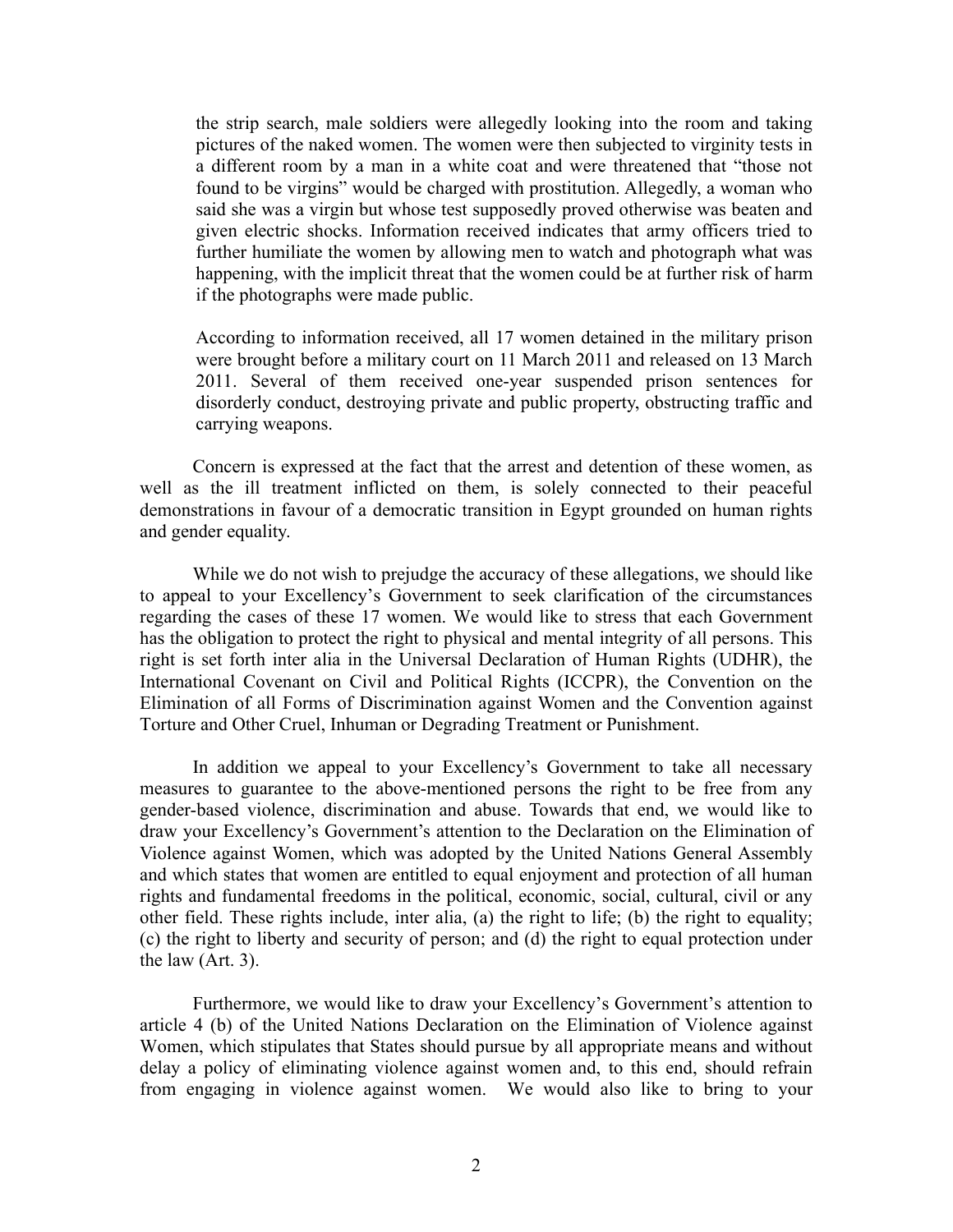Excellency's Government's attention article 4 (c) and article 4 (d) of the United Nations Declaration on the Elimination of Violence against Women, which notes the responsibility of states to exercise due diligence to prevent, investigate and, in accordance with national legislation, punish acts of violence against women, whether those acts are perpetrated by the State or by private persons. To this end, States should develop penal, civil, labour and administrative sanctions in domestic legislation to punish and redress the wrongs caused to women who are subjected to violence. Women who are subjected to violence should be provided with access to the mechanisms of justice and, as provided for by national legislation, to just and effective remedies for the harm that they have suffered. States should, moreover, also inform women of their rights in seeking redress through such mechanisms (adopted by General Assembly resolution 48/104 on 20 December 1993).

We also deem it appropriate to make reference to article 7(c) of the Convention on the Elimination of all Forms of Discrimination against Women which explicitly provides for the promotion and protection of women in freely participating in public matters. States agreed to take all appropriate measures to eliminate discrimination against women in the political and public life of the country and, in particular, to ensure to women, on equal terms with men, the right to participate in non-governmental organizations and associations concerned with the public and political life of the country.

Moreover, we would like to refer to the United Nations Principles of Medical Ethics, adopted by the General Assembly in 1982, and in particular principle 2, which states: "It is a gross contravention of medical ethics, as well as an offence under applicable international instruments, for health personnel, particularly physicians, to engage, actively or passively, in acts which constitute participation in, complicity in incitement to or attempts to commit torture or other cruel, inhuman or degrading treatment or punishment."

In this context, we would like to draw your Excellency's Government's attention to paragraph 1 of Human Rights Council Resolution 8/8 which "Condemns all forms of torture and other cruel, inhuman or degrading treatment or punishment, which are and shall remain prohibited at any time and in any place whatsoever and can thus never be justified, and calls upon all Governments to implement fully the prohibition of torture and other cruel, inhuman or degrading treatment or punishment."

We would also like to draw your Excellency's Government's attention to article 12 of the Convention against Torture, which requires the competent authorities to undertake a prompt and impartial investigation wherever there are reasonable grounds to believe that torture has been committed, and article 7 of the Convention against Torture, which requires State parties to prosecute suspected perpetrators of torture. We would also like to draw your Government's attention to paragraph 6b of Human Rights Council Resolution 8/8, which urges States "To take persistent, determined and effective measures to have all allegations of torture or other cruel, inhuman or degrading treatment or punishment promptly and impartially examined by the competent national authority, to hold those who encourage, order, tolerate or perpetrate acts of torture responsible, to have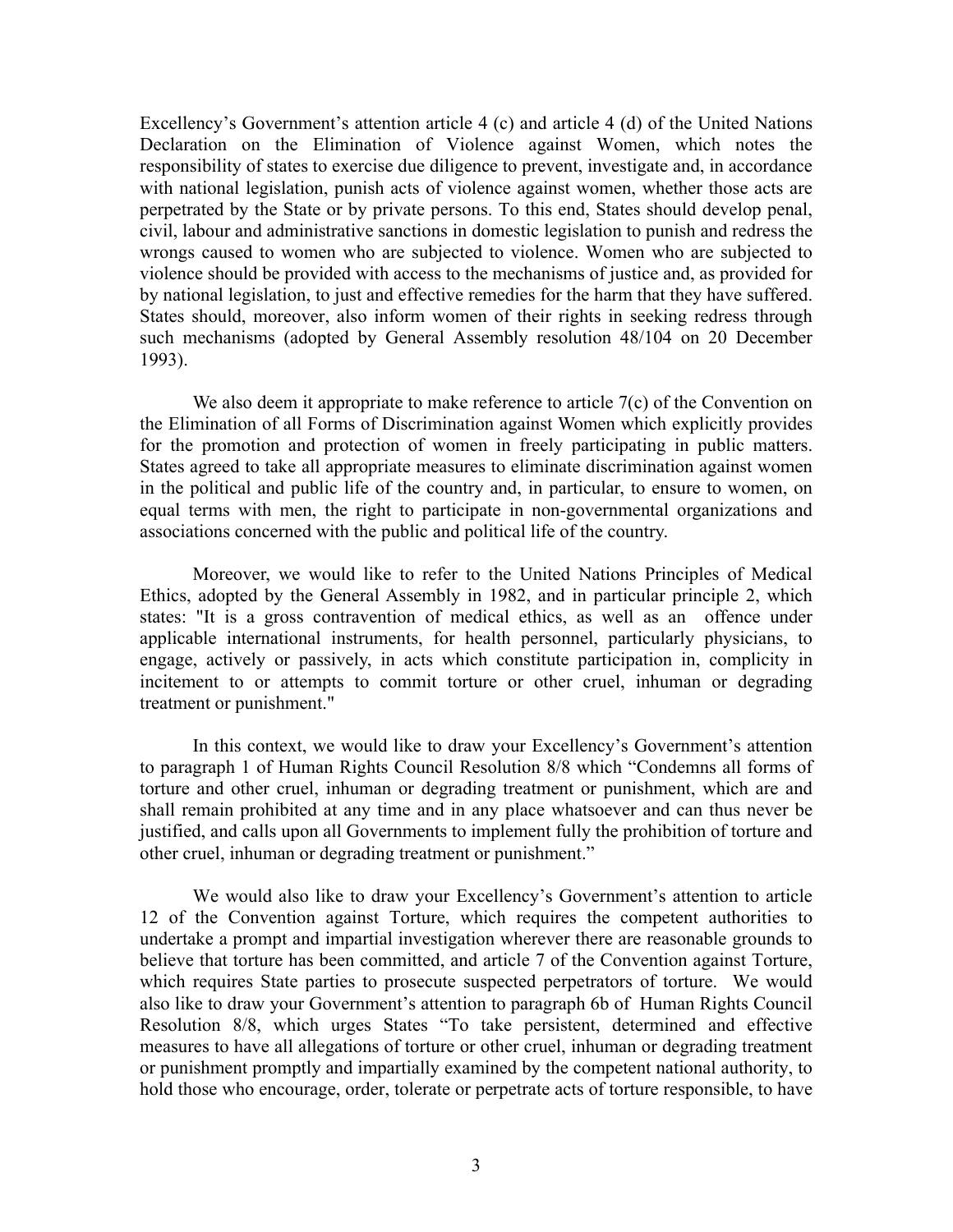them brought to justice and severely punished, including the officials in charge of the place of detention where the prohibited act is found to have been committed, and to take note in this respect of the Principles on the Effective Investigation and Documentation of Torture and Other Cruel, Inhuman or Degrading Treatment or Punishment (the Istanbul Principles) as a useful tool in efforts to combat torture."

We would like to appeal to your Excellency's Government to take all necessary steps to ensure the right of peaceful assembly as recognized in article 21 of the ICCPR, which provides that "The right of peaceful assembly shall be recognized. No restrictions may be placed on the exercise of this right other than those imposed in conformity with the law and which are necessary in a democratic society in the interest of national security of public safety, public order (ordre public), the protection of public health or morals of the protection of the rights and freedoms of others."

We would also like to appeal to your Excellency's Government to take all necessary steps to secure the right to freedom of opinion and expression in accordance with fundamental principles as set forth in article 19 of the International Covenant on Civil and Political Rights, which provides that "Everyone shall have the right to freedom of expression; this right shall include freedom to seek, receive and impart information and ideas of all kinds, regardless of frontiers, either orally, in writing or in print, in the form of art, or through any other media of his choice."

 We urge your Excellency's Government to take all necessary measures to guarantee that the rights and freedoms of the aforementioned persons are respected and that accountability of any person guilty of the alleged violations is ensured. We also request that your Excellency's Government adopts effective measures to prevent the recurrence of these acts.

Moreover, it is our responsibility under the mandates provided to us by the Human Rights Council, to seek to clarify all cases brought to our attention. Since we are expected to report on these cases to the Human Rights Council, we would be grateful for your cooperation and your observations on the following matters:

- 1. Are the facts alleged in the above summary of the case accurate?
- 2. Has a complaint been lodged by or on behalf of the alleged victims?
- 3. Please provide the details, and where available the results, of any investigation, medical examination, and judicial or other inquiries carried out in relation to these cases. If no inquiries have been taken, or if they have been inconclusive, please explain why.
- 4. What specific measures are being taken to prevent further virginity tests in detention facilities?